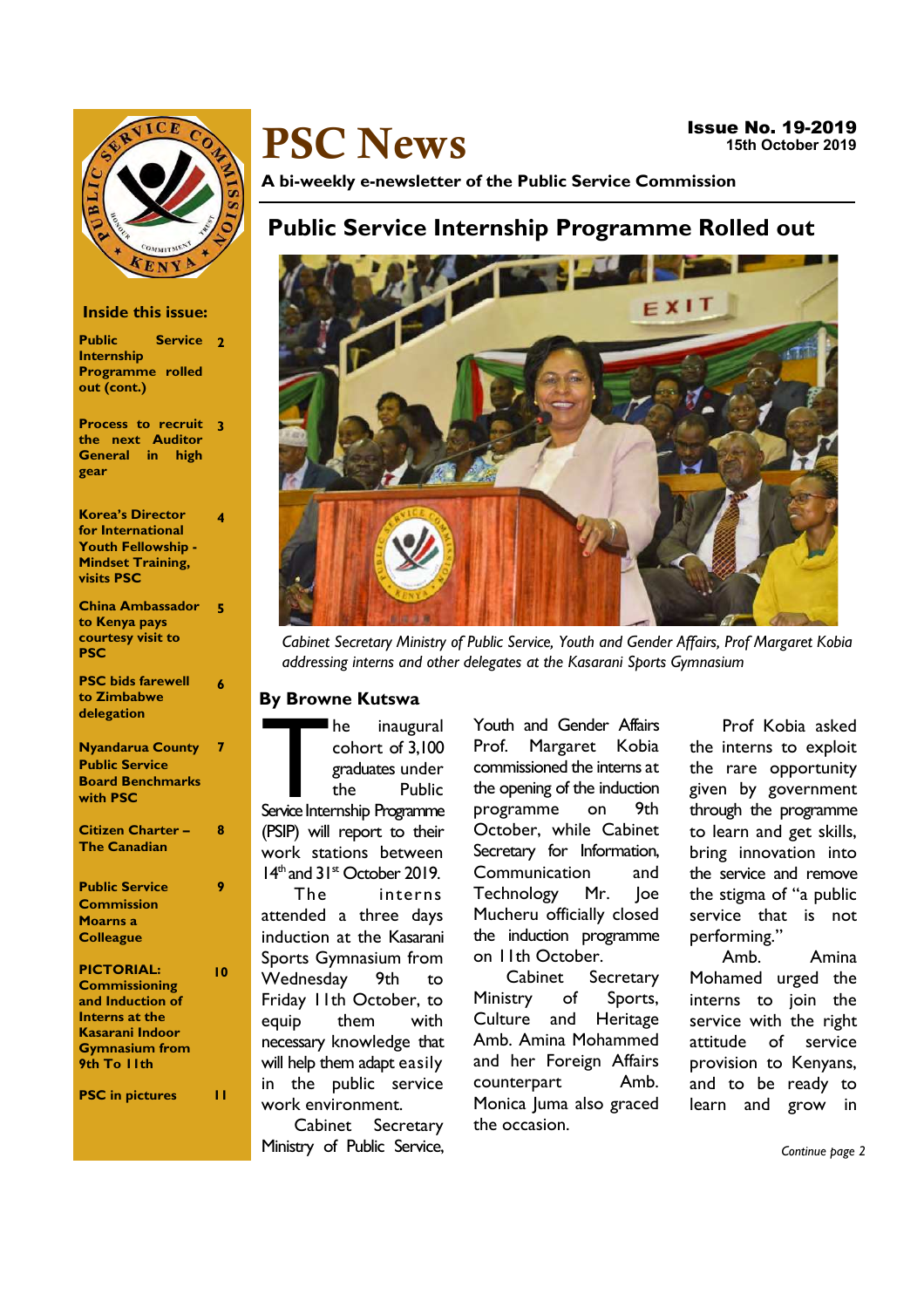### Public Service Internship Programme Rolled out



Cabinet Secretary Ministry of Information Communications and Technology Mr. Joseph Mucheru addressing interns and other delegates at the Kasarani Sports Gymnasium during the close of the three days internship programme.

From page 1

service with patience.

Amb. Monica Juma urged the interns to put national interests first, adding that the singular duty of the Kenyan government is to protect its territorial integrity and sovereignty.

CS Mucheru called for personal commitment, integrity, honesty and professionalism among the interns as they serve in the public service.

Public Service Commission Chairman, Mr. Stephen Kirogo said the interns are a generation that must transform Kenya by bringing in a fresh mind-set in the service, new values and attitude.

He asserted that the PSIP

will usher into the public service new energy, passion and renewed ability in provision of public service.

Other speakers at the induction included Dr. Kim Ki Sung, Director International Youth Fellowship - Mindset Training, Korea; Dr. Julius Kipng'etich, Managing Director Jubilee Insurance; Dorcas Wainaina, Executive Director IHRM; and Bishop Dr. Oginde, CITAM Ministries.

Raymond Ochieng, Secretary, Youth Affairs MPSY&GA; Cosmas Gatere Relational Thinker; and Hon. MP Edward Oku Kaunya also addressed the participants.

PSIP is one of government's programmes targeting youths for empowerment, and is championed by Public Service Commission.

This is the first group to be rolled out following government's allocation of 1 billion for the programme this financial year.

The interns will be deployed to various Ministries, Departments, Agencies (MDAs) and State Corporations for one year internship.

Public Service Commission will monitor and evaluate the performance of the interns during the 12 months period that they will be rendering their services.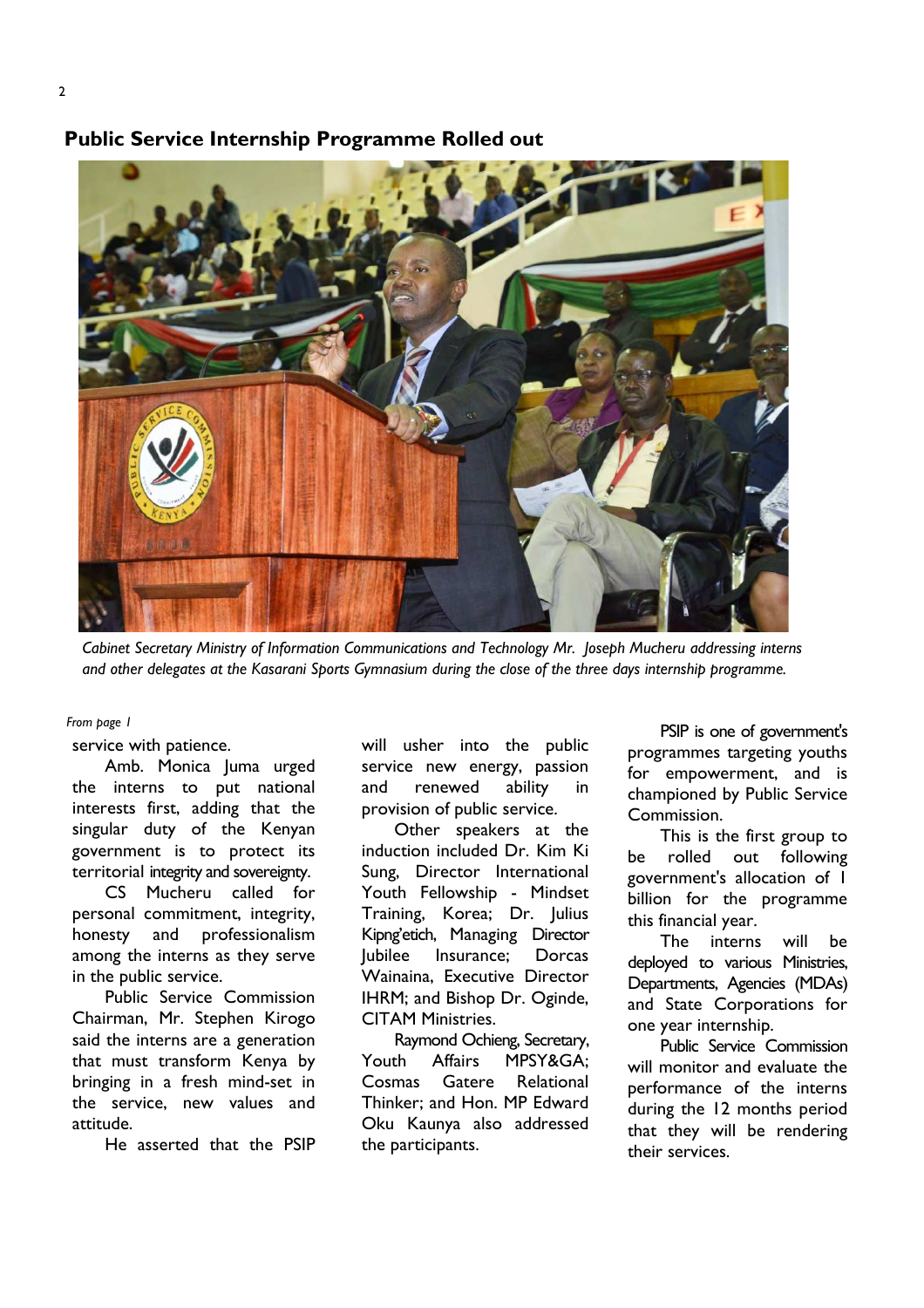# Process to recruit the next Auditor General in high gear



Chairperson for the Selection Panel for appointment of Auditor General Mr. Sammy Onyango addressing panel members and PSC Commissioners during the swearing in ceremony at Commission House.

#### By Habel Shiloli

The process of recruiting the next Auditor General is in advanced stages with the shortlisting of candidates to recruiting the next Auditor General is in advanced stages with be interviewed out of 69 applicants almost complete.

The Chairman and Members of the Selection Panel were sworn in on Tuesday 1st October 2019 at Commission House, through an oath administered by the Deputy Registrar of the Judiciary Mr. Bernard Ochieng'.

The Chairman Public Service Commission (PSC) Mr. Stephen Kirogo who convened the first meeting of the panel said the selection of the team was based on their competence to undertake the enormous task entrusted on them.

"Both the appointing authority and the Kenyans in general will be

looking forward to a choice that will meet their expectation," he said.

The Chairperson of the Selection Panel Mr. Sammy Onyango urged fellow panelists to commit themselves and ensure they provide Kenyans with the best Auditor General.

The Panel members present were Ms. Loyce Ruhiu, Association of Professional Societies of East Africa; Mr. Bernard Ndungu representing the National treasury; Ms. Rose Mwaura representing the Institute of Public Accountants of Kenya; and Mr. Titus Ndabuki representing Ministry of Public Service, Youth and Gender.

Kennedy N. Ogeto of the Office of the Attorney General and Masinde Joy Brenda of Law Society of Kenya sent their apologies.

The recruitment panel was appointed by His Excellency President Uhuru Kenyatta through Gazette Notice No. 8896 of 20th September 2019.

The Auditor General's office is created under Article 229 of the Constitution. The office holder serves a nonrenewable eight-year term

Present to witness the occasion were PSC Vice Chairperson Ms. Charity Kisotu, Commissioners Dr. Mary Mwiandi, Ms. Joan Otieno, Dr. Reuben Chirchir and Mr. Andrew Muriuki, PSC CEO Mr Simon Rotich, Deputy Commission Secretaries Ms. Jane Chege and Mr. Remmy Mulati and Deputy Director Legal Services Ms. Selina Iseme.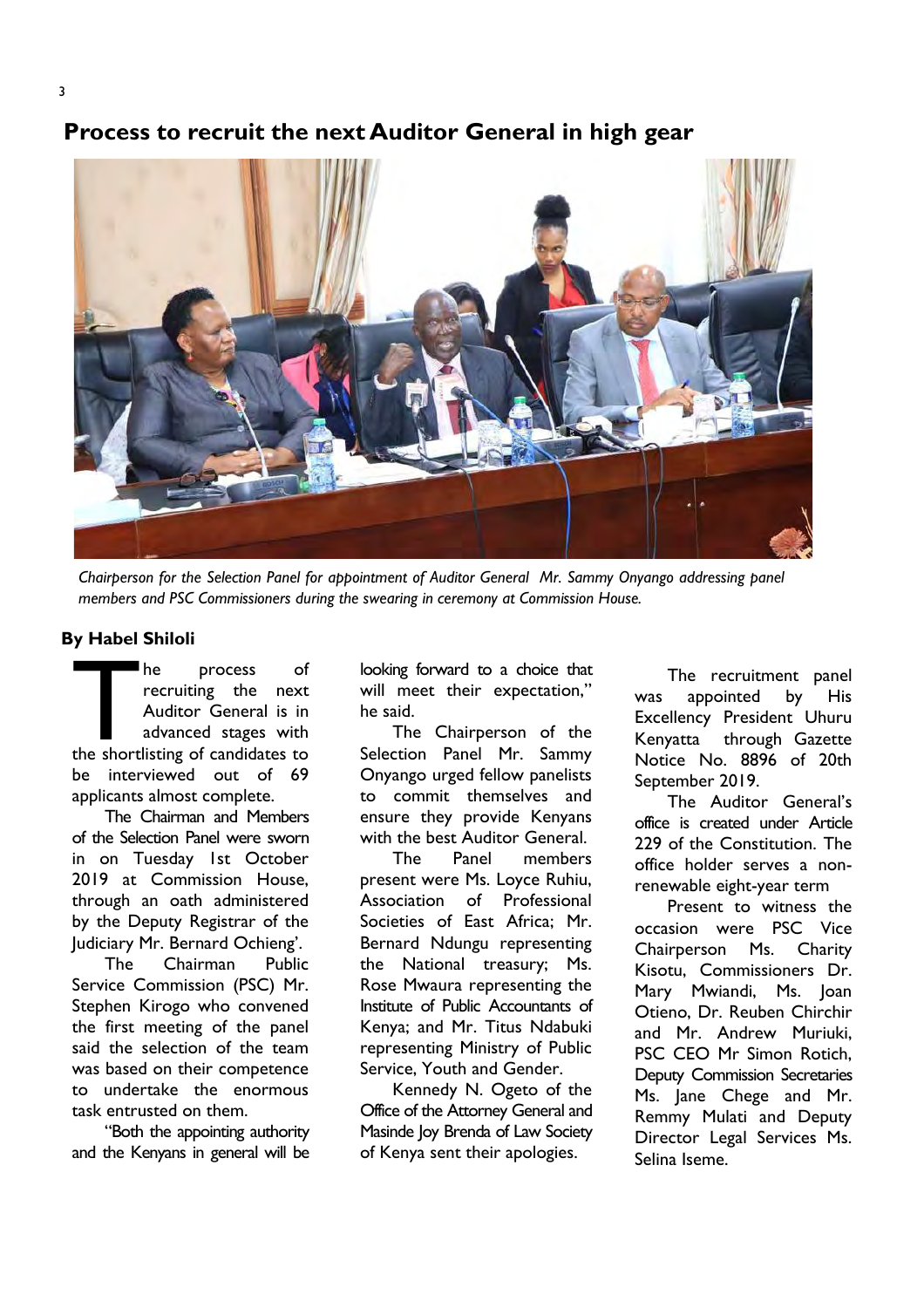Korea's Director for International Youth Fellowship - Mindset Training, visits PSC



Dr. Kim Ki Sung (Right) and Mr. Kim Yohan making a presentation on Mindset change to the PSC Commissioners

#### By Badi Khamis

The Public Service<br>
Commission (PSC)<br>
Vice Chairperson<br>
Ms. Charity Kisotu<br>
on Monday 7th October 2019 Commission (PSC) Vice Chairperson Ms. Charity Kisotu met with the International Youth Fellowship Director in charge of Mindset Training, South Korea Dr. Kim Ki Sung.

During the meeting at Commission House, Dr. Sung said avenues can be explored for his organization to assist PSC inculcate mindset education in the public service as part of its transformative agenda.<br>He recognized that

He recognized Kenya is struggling with high corruption cases and noted that mind set change training

will greatly assist in countering the vice.

"People should be challenged to do things differently when they routinely do their activities and certainly the vices will perish" he said.

Ms. Kisotu appreciated the need to have a mindset-changed public service, and the private sector at large to accelerate the country's development goal.

Present at the meeting were, Commissioners Dr. Mary Mwiandi, Dr. Reuben Chirchir, Dr. Joyce Nyabuti and Mr. Andrew Muriuki.

Others were Deputy Commission Secretary Mr. Remmy Mulati, Director Performance and Service Delivery Improvement Dr. Sylvester Obong'o and Director Human Resource Management & Development Ms Joan Machayo.

"People should be challenged to do things differently; when they routinely do their activities and certainly the vices will perish." -Dr Kim Ki Sung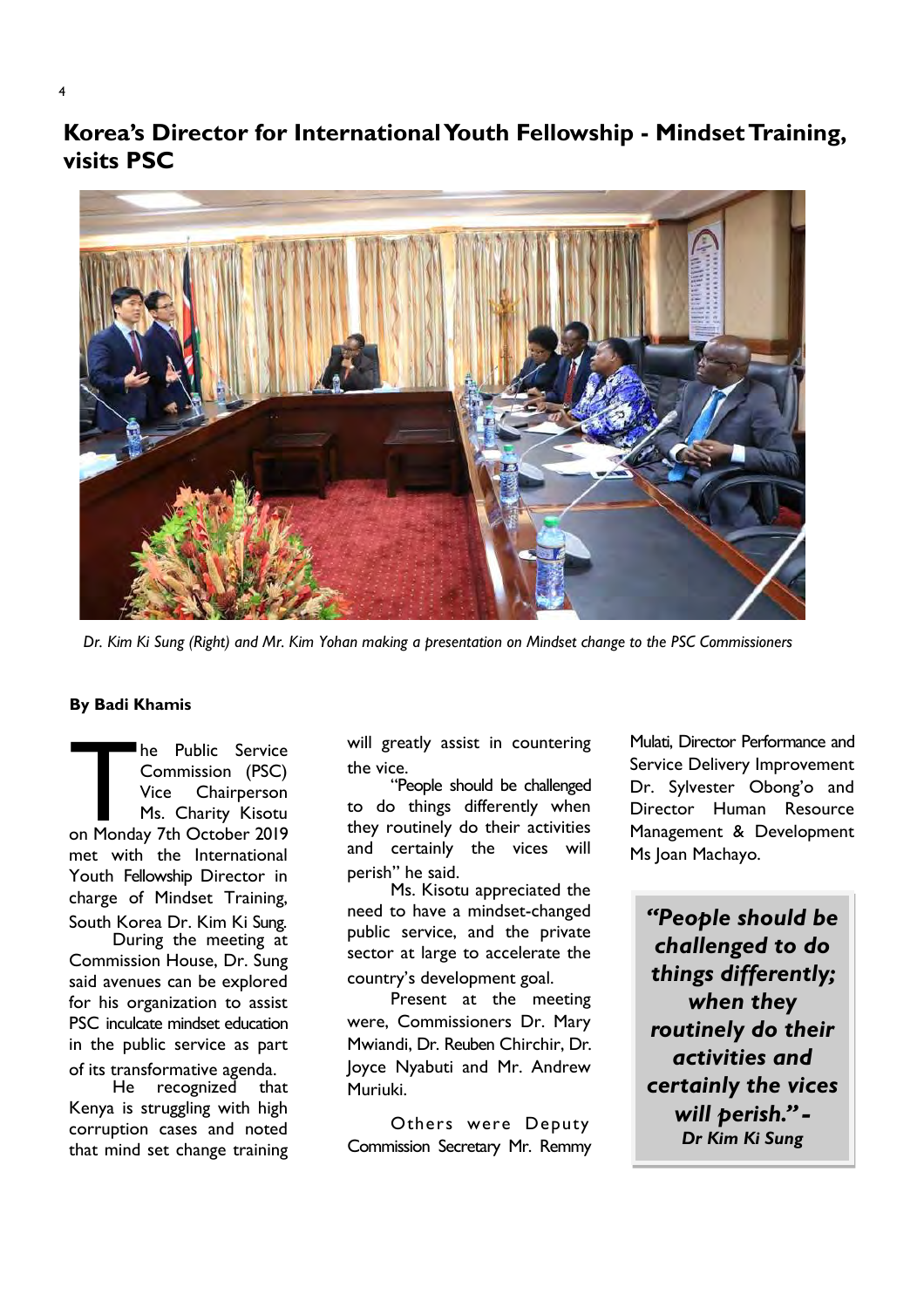## Chinese Ambassador to Kenya pays courtesy call to PSC



Chinese Ambassador to Kenya Mr. Wu Peng giving his remarks during the courtesy visit to the PSC

#### By Badi Khamis

Public Service he Ambassador of People's Republic of China to Kenya Mr. Wu Peng visited the Commission (PSC) to deliberate on areas of collaboration with the PSC.

Speaking during the meeting at Commission House on Wednesday 25th September, Mr. Peng promised that the Chinese Embassy will collaborate with PSC to build human resource capacity of the Kenyan Public Service.

He requested the Commission to help in building a good working relation between his Embassy and Ministries, Departments and Agencies (MDAs).

He said this will facilitate smooth discharge of his ambassadorial duties in the country.

He informed the Commission

that every year his government has been sponsoring hundreds of Kenyans for short term courses which were undertaken in his country.

"I hope in future more public service courses or exchange programs can be designed for the benefit of our two countries" he said.

The Chairman PSC Mr. Stephen Kirogo assured the Ambassador of the Commission's full collaboration.

"We will engage your Embassy in areas which we feel you can assist our public service especially in the areas of training and governance", he said.

Mr. Kirogo informed the Ambassador that PSC will engage his Embassy to assist the public service specifically on inculcating Values and Principles of the public service, issues of ethics

and building public service capacity to enhance productivity and performance.

Commissioner Amb. Patrick Wamoto noted that the government of China shares a common vision of transforming Kenya based on its blue print of vision 2030.

He said that the cooperation is conspicuously seen with the current infrastructure development.

"We will be happy to learn from your government and we hope to benefit from this cooperation" he said.

Commissioner Amb. Salma Ahmed said that as the Commission embarks on its transformational agenda, the China public service acts as a role model to emulate.

"As we start our partnership journey, both countries will learn a lot from each other" she said.

Present at the meeting were, PSC commissioners and Senior PSC staff.

"I hope in future more public service courses or exchange programs can be designed for the benefit of our two countries" - Mr. Wu Peng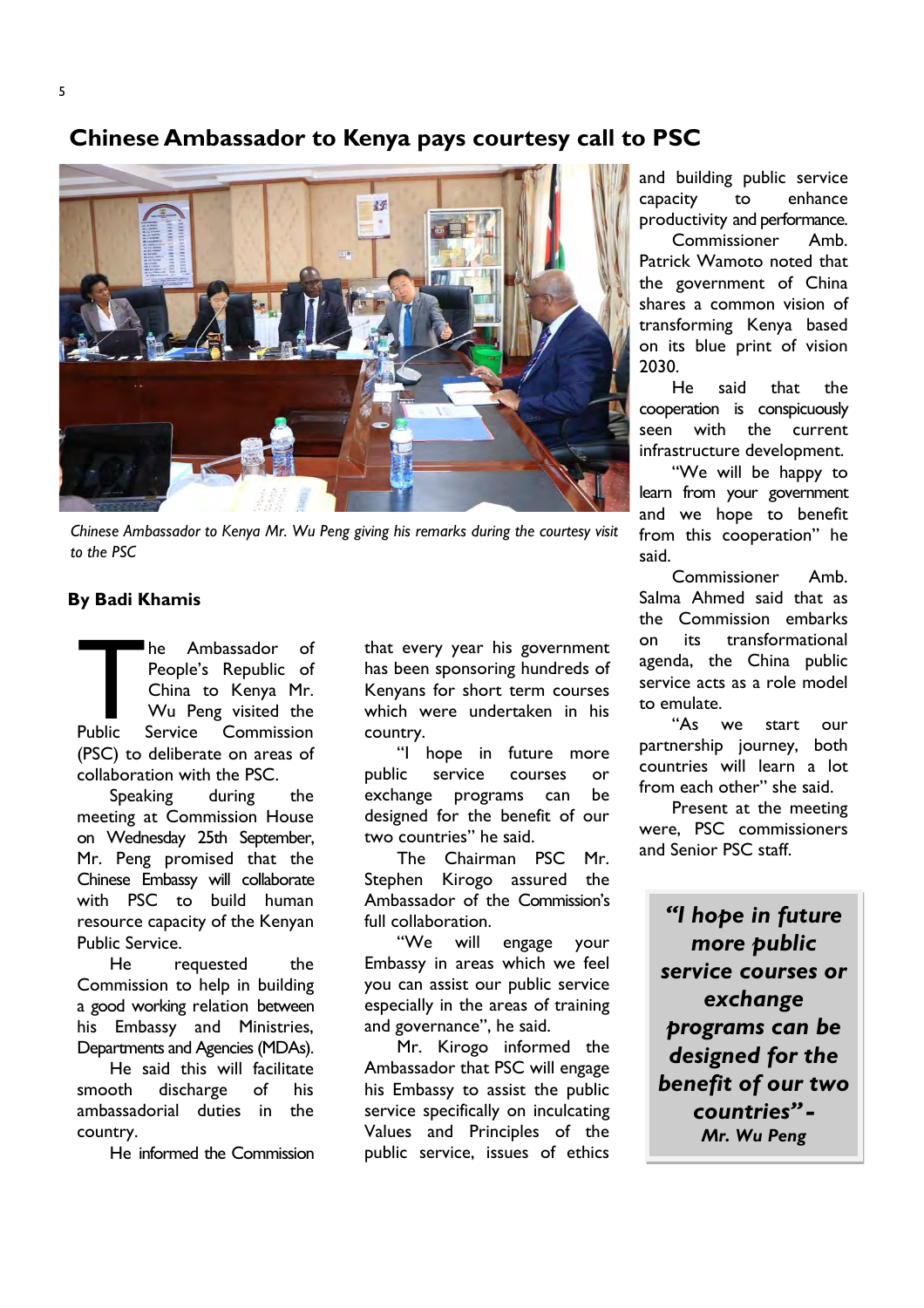## PSC bids farewell to Zimbabwe delegation

By Pauline Muriuki

The Zimbabwean<br>
delegation that was<br>
in Kenya for five<br>
days from 23rd<br>
September 2019 was hosted delegation that was in Kenya for five days from 23rd to a farewell dinner at the Hotel Intercontinental, Nairobi on 27th September 2019.

The team which was headed by the Permanent Secretary Ministry of Public Service and Social Welfare of Zimbabwe Mr Simon Masanga, was in the country to benchmark with best practices as they steer the collective bargaining process in their home country.

During their working tour in Kenya, the delegation visited various government departments and institutions among them Ministry of State for Public Service, State Department of Labour, Salaries and Remuneration Commission, and Kenya School of Government.

While giving remarks during the farewell dinner, PSC Chairman Mr. Steven Kirogo said that PSC appreciated the opportunity to exchange ideas with the Zimbabwean team, and thanked them for honoring the Commission's invitation to the dinner.

He told the team that there was an urge to do more as African public services and also work in a way that we can overcome the challenges that we face.

"To our colleagues from the union, let us work as one team. If we succeed, everyone



Mr Simon Masanga, Permanent Secretary Ministry of Public Service and Social Welfare of Zimbabwe giving his remarks during the farewell party at the Hotel Intercontinental, Nairobi

is happy. If we fail, we all fail," said Mr Kirogo.

"The citizens entrust us with creating a better life for them, creating better conditions for them and how can we do this and ensure that our citizens at the end of the day are happier citizens," added Mr Kirogo.

Mr Kirogo also mentioned that the work of the government everywhere in the world is that of creating happiness for its citizens.

In his remarks Mr Simon Masanga said, "Gone are the days when civil servants were regarded as bosses.

The masses that we try to provide goods and services for are our true bosses, and they are the paymasters; our salaries are derived from the common person who pays taxes every day and deserves better from

the services that we deliver."

The delegation was presented with gift tokens in appreciation of their visit.

Present during the event were, PSC Commissioners Dr. Joyce Nyabuti, Ms. Joan Otieno, CEO Mr. Simon Rotich, Deputy Commission Secretary (Corporate Services) Mr Remmy Mulati, Deputy Commission Secretary (Technical) Mrs. Jane Chege, Director Corporate Services, Mr. Gerald Kuhaka among other officers.

> "Gone are the days when civil servants were regarded as bosses."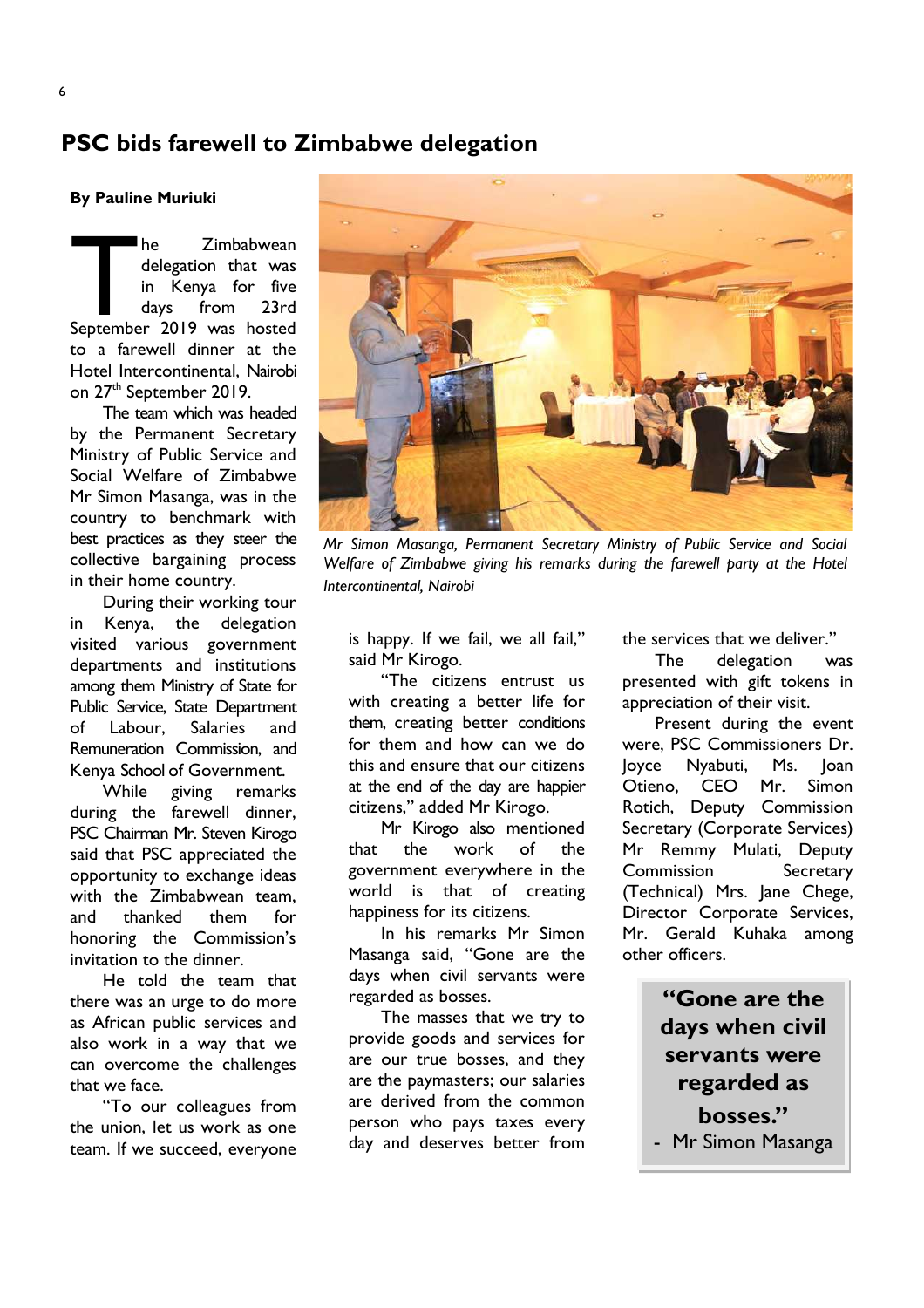# Nyandarua County Public Service Board Benchmarks with PSC



PSC Vice Chairperson Ms. Charity Kisotu addressing Nyandarua County Public Service Board officials

#### By Pauline Muriuki

ewly appointed<br>
Nyandarua County<br>
Public Service<br>
Board (CPSB)<br>
officials, visited the Public Service ewly appointed Nyandarua County Public Service Board (CPSB) Commission (PSC) on  $7<sup>th</sup>$ October 2019 to benchmark with the Commission's Human Resource Management function.

PSC's Vice Chairperson Ms. Charity Kisotu, while chairing the meeting at Commission House, informed the visiting team that the Commission will be ready to offer advice on HR Management when called upon.

"Do not shy away to consult PSC when you encounter any challenge in the course of discharging your mandate" she said.

She said that PSC is in the process of broadening areas of collaboration with the County Public Service Boards in the country to enhance effective service delivery to the citizens.

The Chairperson Nyandarua (CPSB) Mr. Willam Gatehi appreciated PSC for the support it has promised to offer to the board.

"We chose to benchmark with you because the experience you have is important and will add value to the Board Members," he said.

Present at the meeting were, Commissioners Dr. Mary Mwiandi and Dr. Reuben Chirchir, Deputy Commission Secretaries Mr.

Remmy Mulati and Mrs. Jane Chege, Director Performance and Service Delivery Improvement Dr. Sylvester Obong'o and Director Human Resource Management & Development Ms Joan Machayo.

"Do not shy away to consult PSC when you encounter any challenge in the course of discharging your mandate"

- PSC Vice Chairperson Charity Kisotu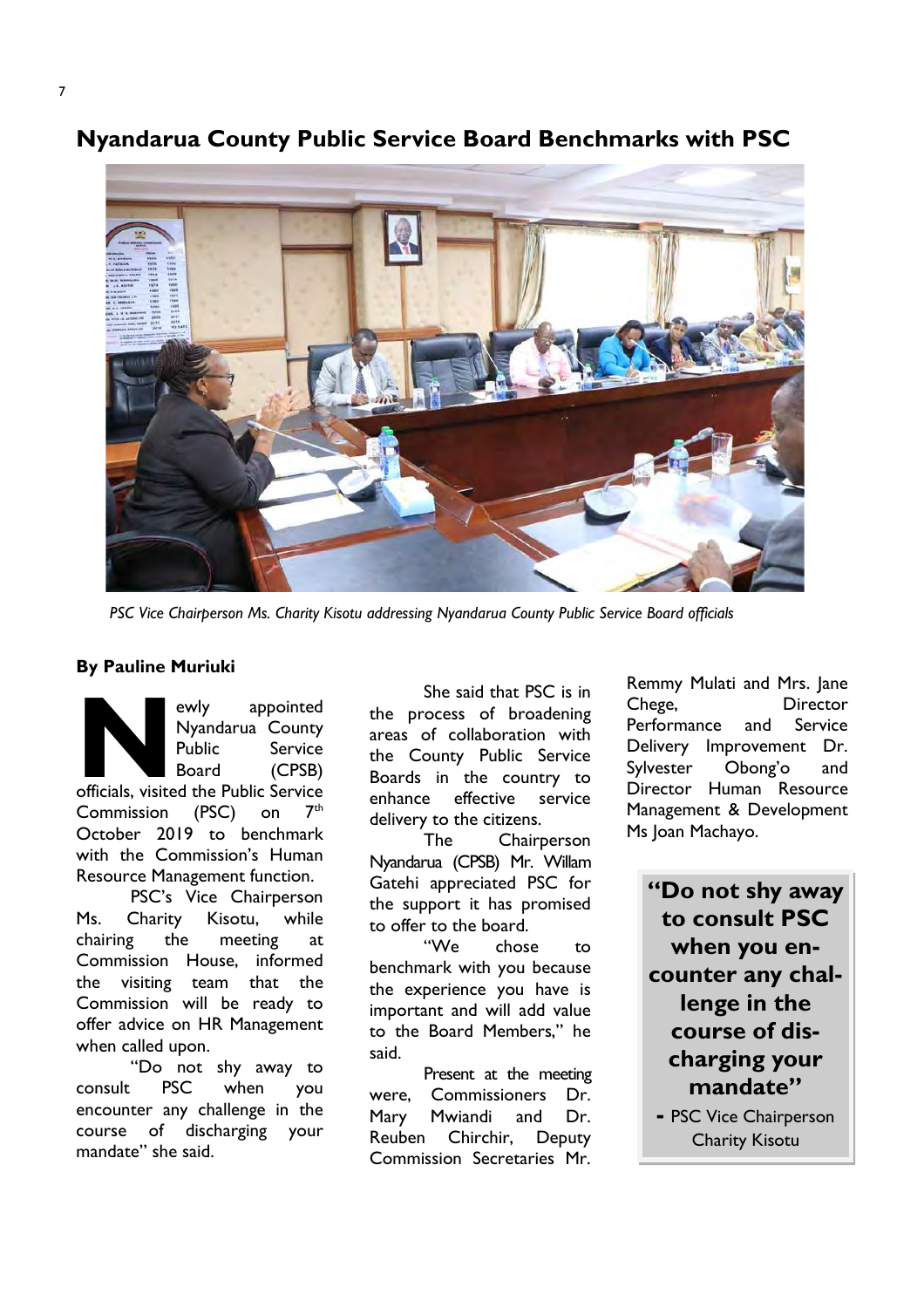# Citizen Charter – The Canadian Experience

#### By Juma Gabriel

avid Clark, a Professor<br>
of Minchester<br>
Business School in<br>
an article on Public<br>
Service Charter noted that of Winchester Business School in an article on Public charters should be prepared by taking into consideration how citizens want to be served.

He said the main reason for introducing service charters was to improve the responsiveness and transparency of public services by setting out in a principled way the standards of delivery that service users should legitimately expect.

According publication by Inter-American Development Bank on Innovations in Public Service Delivery, Canada strengthened the institutional framework for delivery of public services by separating policy making processes and the management of service delivery.

Under this Conceptual Framework, Service Canada was established in 2007 to specialize in providing a broad set of public services across a range of delivery channels.

The model places citizens at the centre of service delivery, provides Canadians with onestop easy-to-access personalized services, integrates citizen information and leverages the whole of government potential

to best serve the citizen.<br>Service Canada Canada brings government of Canada programmes and services together in a single service delivery network. It helps Canadians



Gabriel Juma

access full range of government programmes and services either by phone, internet, mail or in person.

The call 1-800 O-Canada is a toll-free number that offers Canadians quick and easy access to all government services. It is manned by bilingual agents who provide timely and accurate information.

The call centre also offers TTY or teletypewriter service - a telecommunications device for hearing and speech impaired persons.

Through the web based servicecanada.gc.ca Canadians can, access information on various topics, apply for programs and benefits electronically or find a list of Service Canada centre locations.

Clients can also visit the 325 Service Canada centres spread throughout the country for personalized services (walk in centres). Services are also offered through outreach and mobile services.

Service Canada works in collaboration with other federal

departments and other levels of government to explore innovative and efficient ways to serve Canadians better. Service Canada provides: Easy access to government programmes and services; Choice in access to government services; and Respectful and individual service.

The service charter for service Canada and other publications are available in large print, braille, audio cassette and on computer diskette by calling 1-800-O Canada. is available in large print, braille.

Canada has introduced three mechanisms to measure client satisfaction. These include service charters that outline the commitment to citizens; the Office for Client Satisfaction (OCS) is established as a neutral organization that receives reviews and acts on suggestions, compliments and complaints regarding the delivery of service offered by Service Canada; and the Citizen First Survey and the Common Measurement Tool (CMT) that measures the effectiveness of the services offered.

Service Canada uses focus groups and satisfaction surveys to improve service delivery to Canadians.

The next article will review the use of the Citizen Satisfaction Survey as a tool for improving service delivery from the Canadian perspective.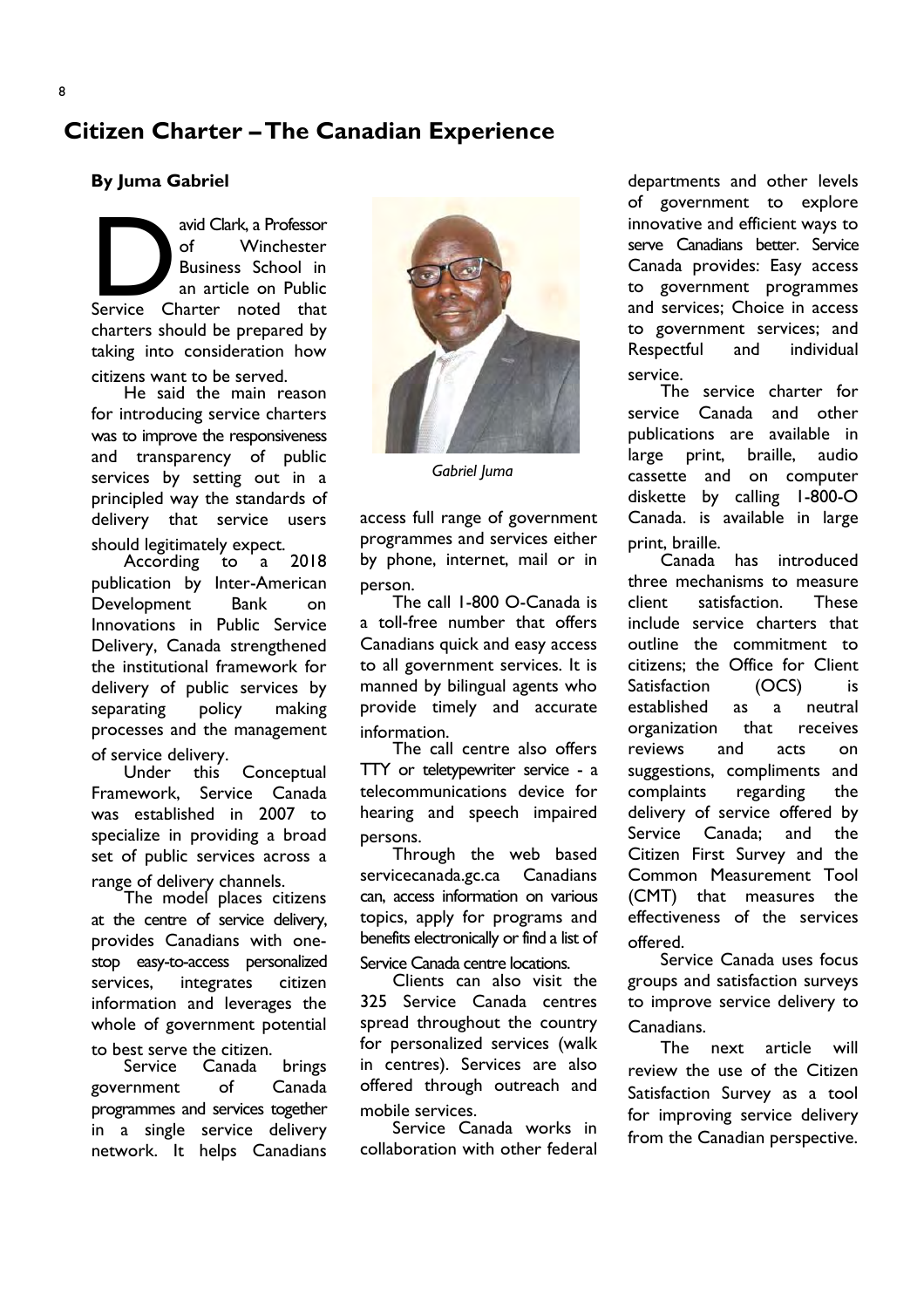## Public Service Commission Fraternity Mourns a Colleague



Deputy Commission Secretary Mr. Remmy Mulati addressing mourners during the burial of the late Daniel Muia

#### By Badi Khamis

The Public Service<br>
Commission lost one<br>
of it's officers Mr.<br>
Daniel Muia, a Senior<br>
Clarical Officer. Commission lost one of it's officers Mr. Daniel Muia, a Senior Clarical Officer.

The late Muia met his untimely death in a tragic road accident along Kangundo road on 1<sup>st</sup> October 2019.

He was laid to rest on 12<sup>th</sup> October 2019 in Tala, Machakos County.

Deputy Commission Secretary Mr. Remmy Mulati led the Public Service Commission staff that attended the burial of Late Muia, and delivered the condolence message to his family on behalf of PSC CEO Mr. Simon Rotich.

Mr. Rotich described Muiya as selfless, professional, cooperative and was committed to his duties.

Late Muia was appointed at PSC on 8<sup>th</sup> October 2004 as a Clerical Officer and rose through the ranks to the position of Senior Clerical Officer.<br>He

was among the founders of PSC Welfare Society where he served as the Chairman for a consecutive five

years.<br>The Public Service Commission fraternity will miss his company and dedicated service.

May his soul rest in peace.

Fare thee well



The Late Daniel Muia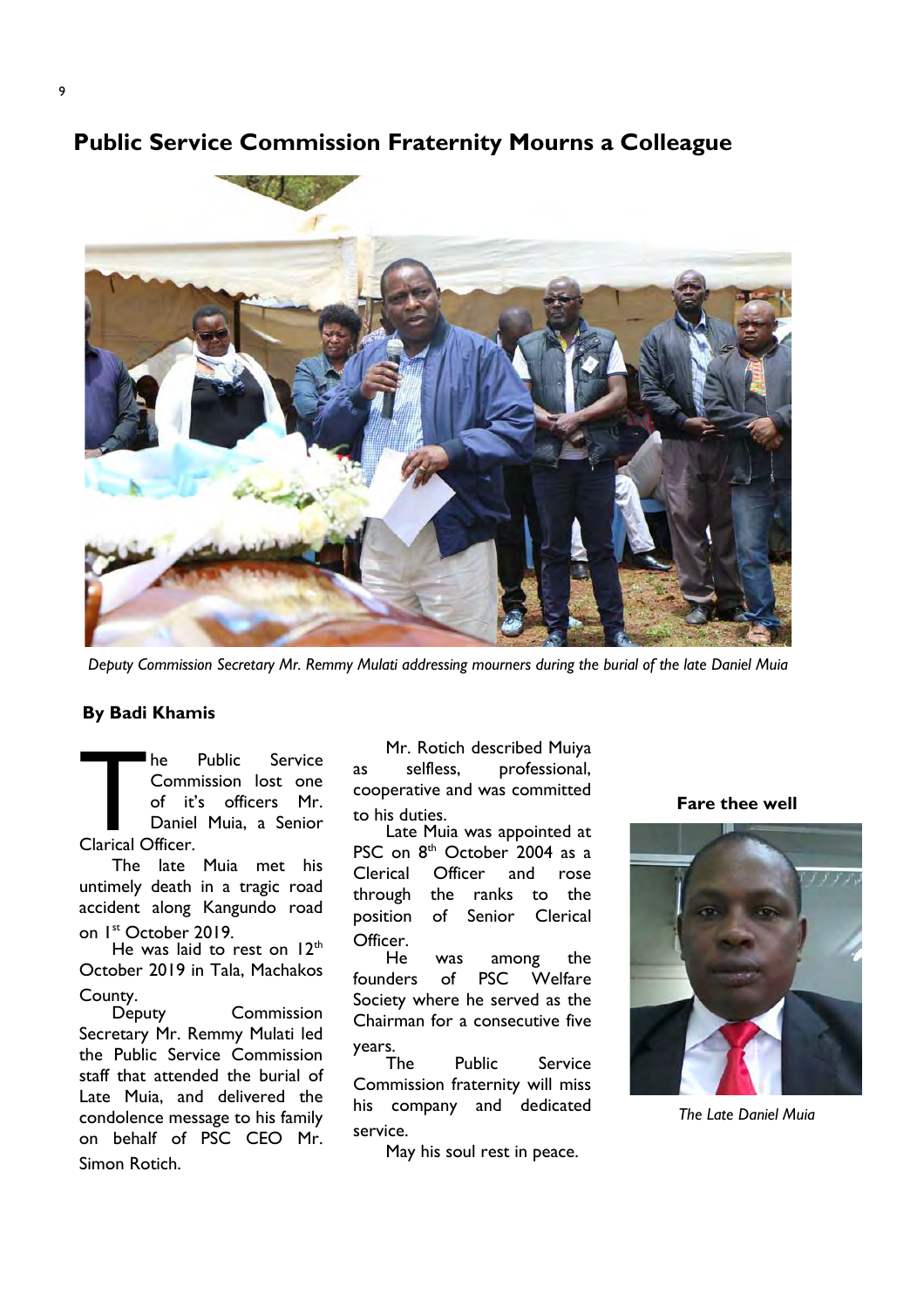## PICTORIAL: COMMISSIONING AND INDUCTION OF INTERNS AT THE KASARANI INDOOR GYMNASIUM FROM 9TH TO 11TH OCTOBER 2019



Cabinet Secretary, Ministry of Information and Communications Mr. Joe Mucheru presenting an appointment letter to one of the interns. Looking on is the Deputy Commission Secretary Ms. Jane Chege



A section of interns following proceedings



(L-R) PSC Vice Chaiperson Ms Charity Kisotu, PSC Chairman Mr. Stephen Kirogo, Cabinet Secretary Ministry of Public Service, Youth and Gender Affairs, Prof. Margaret Kobia and Cabinet secretary Ministry of Sports, Culture and Heritage Amb. Amina Mohamed



(L-R) Deputy Commission secretary Mr. Remmy Mulati, Commissioner Salma Ahmed, Vice Chairperson Ms. Charity Kisotu, PSC Chairman Mr. Stephen Kirogo, Commissioner Dr. Mary Mwiandi, CS Ministry of ICT Mr. Joe Mucheru, Commissioners Ms. Joan Otieno, Dr. Reuben Chirchir and Deputy Commission Secretary Ms. Jane Chege



CS Amb Monica Juma addressing interns and other guests



PSC Chairman Mr. Stephen Kirogo and Cabinet Secretary, Ministry of Information and Communications Mr. Joe Mucheru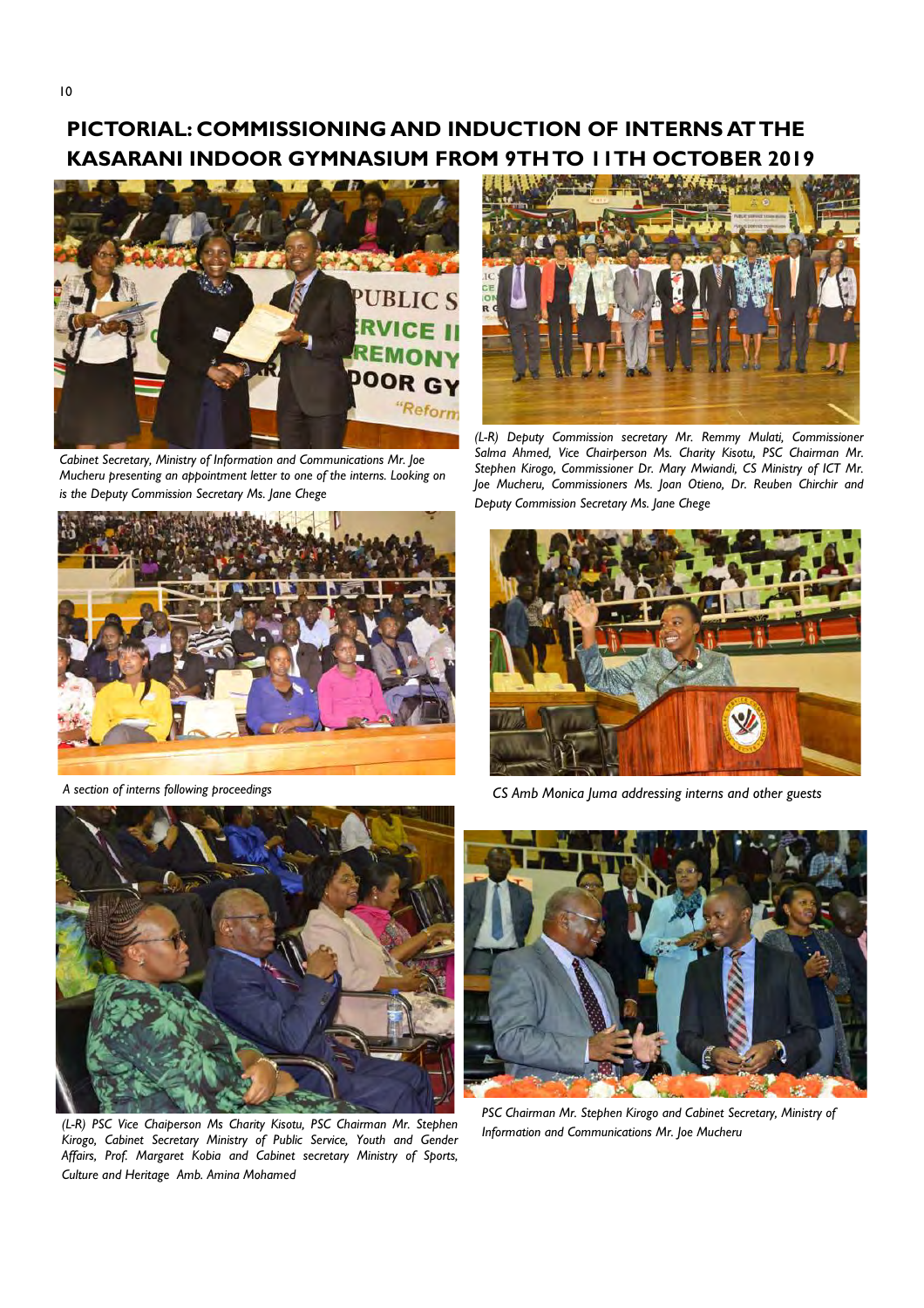## PSC IN PICTURES



Commissioner Joyce Nyabuti presenting a report on terms and condition of service for parastatals chiefs to the PSC Chairman Mr. Stephen Kirogo. Looking on are, Commissioner Joan Otieno (center) and Deputy Commission Secretary Ms Jane Chege



PSC Commissioner Patrick Wamoto taking oath of office as the East African Community AD- HOC Commissioner in Arush, Tanzania on 9<sup>th</sup> October 2019



PSC Vice Chairperson Ms. Charity Kisotu talking with Dr. Kim Ki sung (Left) and Mr. Kim Yohan, looking on is Commissioner Reuben Chirchir



The Chairperson of the Selection Panel for appointment of Auditor General Mr. Sammy Onyango taking the oath of office. Looking on is the Deputy Registrar of the Judiciary Mr. Bernard Ochieng and Ms. Selina Iseme of PSC



PSC Commissioners and CEO in a group photo with the Selection Panel for appointment of Auditor General



PSC staff during the burial of the Late Daniel Muia